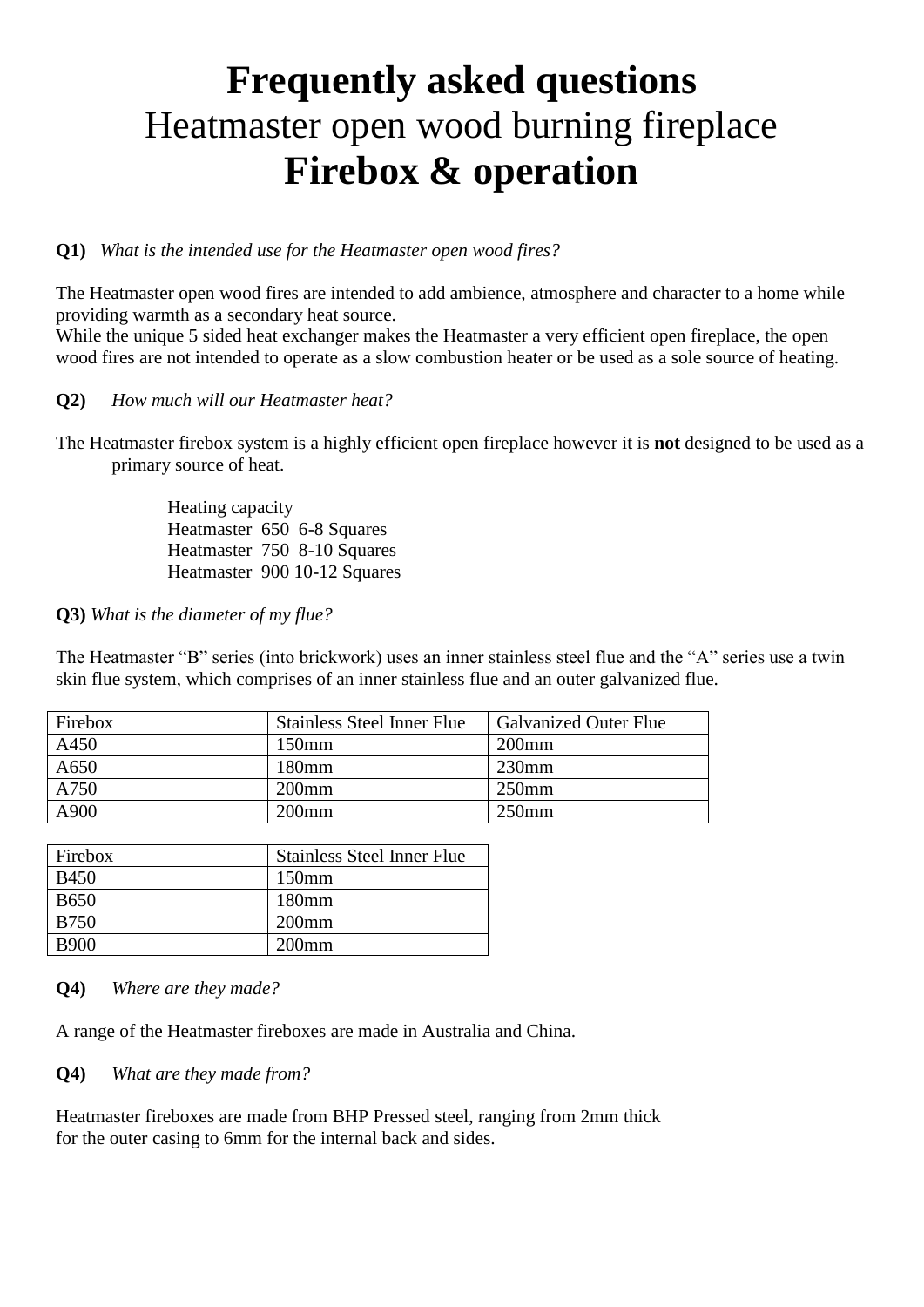The warranty varies from 12 months for grate and ashtray to 10 years on the firebox (under normal/intended use, 3 years labour)

**Q6)** *Why can the "A Series" Heatmaster system be built into timber and plaster?*

The Heatmaster "A" series fireboxes are unlike any other firebox, they have all been designed with a layer of insulation allowing installation into timber and plaster with minimal clearances.

# **Q7)** *What makes Heatmaster different from other heat circulating boxes?*

 Heatmaster have the only firebox to be fully insulated The Heatmaster firebox does not require a gather Heatmaster open wood fires has a five sided heat exchanger Heatmaster units have a removable easy clean grate and ashtray Heatmaster wood fires use a 6mm internal firebox

# **Q8)** *Do they have a damper?*

Yes, all open wood fires have a damper which can be closed when the unit is not in operation.

# **Q9)** *How is the damper to be used?*

The damper is to be fully open while the firebox is in operation. The only time you should close the damper is to stop insects from entering the firebox, or to stop any other form of heating from escaping the room

# **Q10)** *Are open fireplaces going to be banned?*

No. Some councils will not allow construction of a new brick chimney open fire, however as an efficient heat circulating firebox the Heatmaster is accepted.

\*individual council regulations may vary

# **Q11)** *What are the internal measurements of the fireboxes?*

The Heatmaster unit is uniquely designed with tapered sides to help generate a superior heat output. The tapered sides help in two ways to provide more heat output; one is reflecting more radiant heat back into the room and the other is to create a larger air chamber to produce more convective heat.

| Model | Opening Width     | Height<br>Base of ashtray to top of opening | Depth    | <b>Back Width</b> |
|-------|-------------------|---------------------------------------------|----------|-------------------|
|       |                   |                                             |          |                   |
| 450   | 450mm             | 380mm                                       | $285$ mm | $335$ mm          |
|       |                   |                                             |          |                   |
| 650   | 650 <sub>mm</sub> | $410$ mm                                    | 330mm    | $420$ mm          |
|       |                   |                                             |          |                   |
| 750   | 750mm             | $410$ mm                                    | 380mm    | $470$ mm          |
|       |                   |                                             |          |                   |
| 900   | 900 <sub>mm</sub> | 410mm                                       | 420mm    | 570mm             |

*\*Measurements are approximate and are to be used as a guide only.*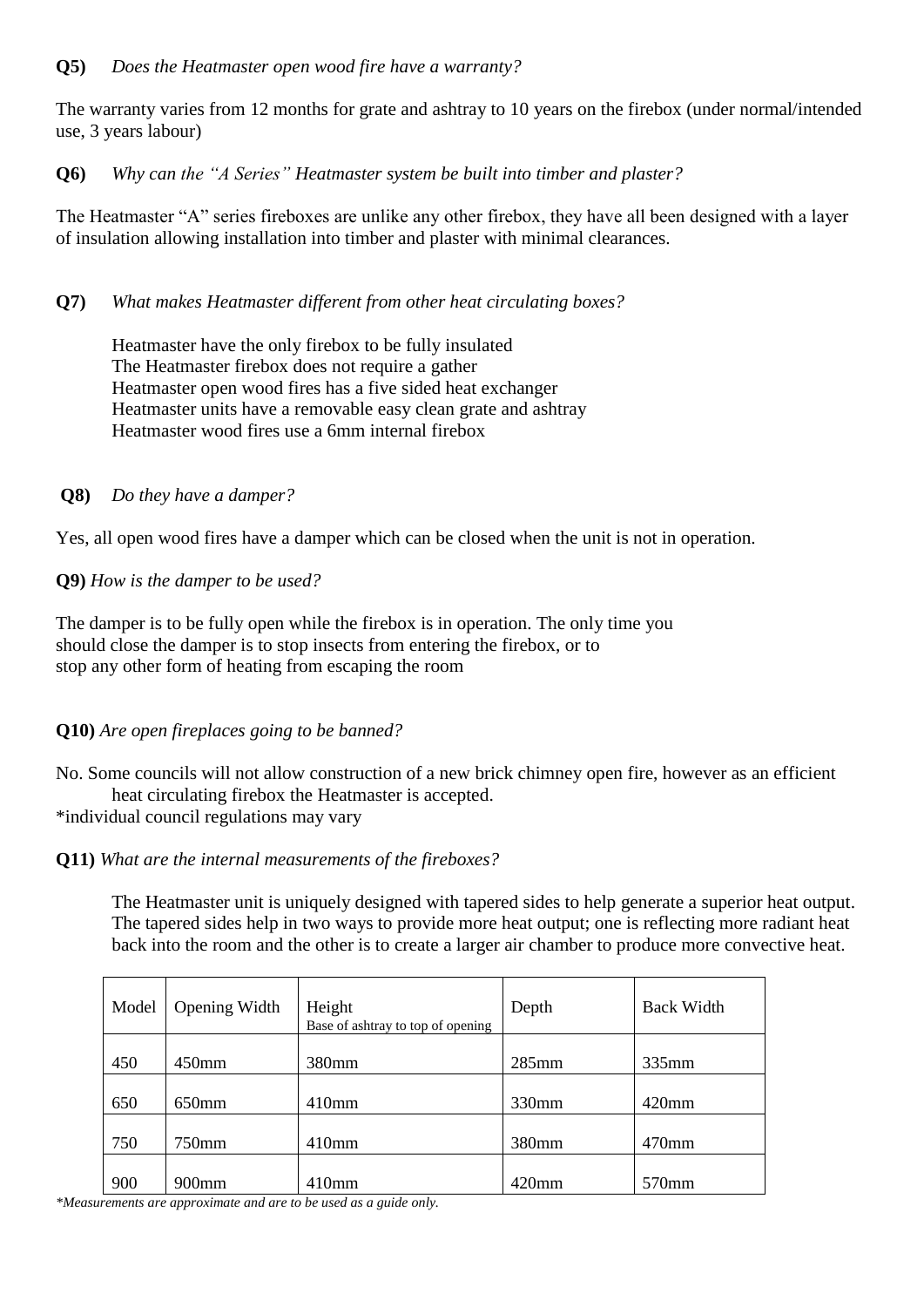| Model | Width<br>Front (mm)   | Width<br>Back (mm)    | Depth<br>(Middle bar) | No. of<br>prongs | Weight<br>Kg |
|-------|-----------------------|-----------------------|-----------------------|------------------|--------------|
| 450   | 365- Across 10 prongs | 290- Across 10 prongs | $270$ mm              | 10               | 5.5          |
| 650   | 550- Across 10 prongs | 325- Across 6 prongs  | $320$ mm              | 10               | 14.5         |
| 750   | 575-Across 10 prongs  | 460- Across 8 prongs  | $365$ mm              | 10               | 17           |
| 900   | 685-Across 12 prongs  | 570- Across 10 prongs | $410$ mm              | 12.              | 22.5         |

**Q11)** *What are the Log grate measurements of the fireboxes?*

*\*Weights and measurements are approximate and are to be used as a guide only.*

650 Log Grate and ashtray below (dimensions are approx. and may vary).



#### 750 Log Grate and ashtray below



# 900 Log Grate and Ashtray below

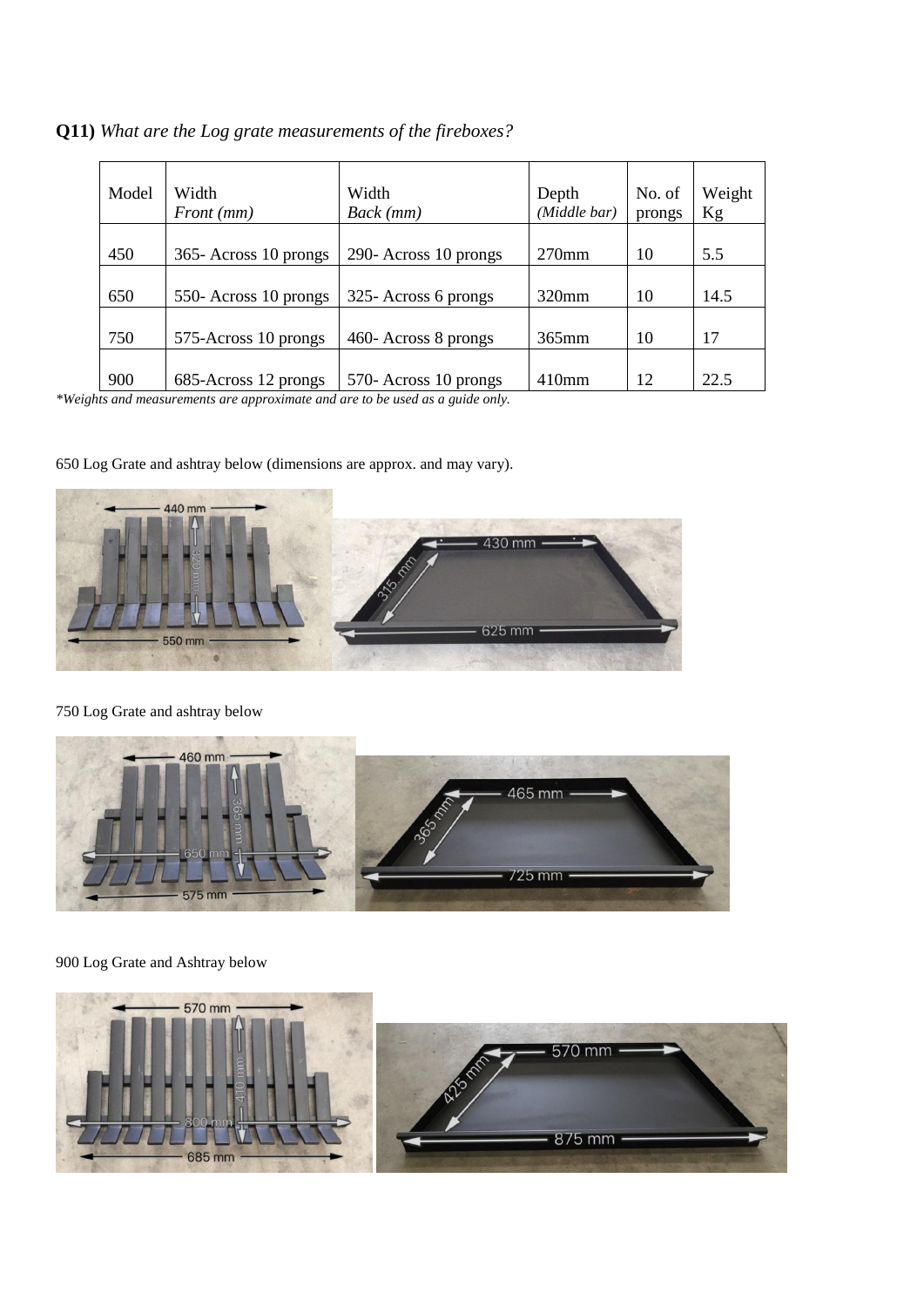**Q12)** *How much do the fireboxes weigh?*

| Model                     | Weight | Model                    | Weight  |
|---------------------------|--------|--------------------------|---------|
| A450 with grate and tray  | 55Kg   | B450 with grate and tray | 30Kg    |
| A650 with grate and tray  | 99Kg   | B650 with grate and tray | 77Kg    |
| A750 with grate and tray  | 116Kg  | B750 with grate and tray | 93Kg    |
| A900 with grate and tray  | 150Kg  | B900 with grate and tray | 119.5kg |
| Z1200 with grate and tray | 230Kg  |                          |         |

*\*Weights are approximate and are to be used as a guide only.*

# **Frequently asked questions** Heatmaster open wood burning fireplace **Installation**

**Q1)** *What are the clearances from the fully insulated Heatmaster fireboxes to timber and plaster?*

The clearances are 100mm above the unit and 25mm from back and sides.

**Q2)** *What are the clearances from double skin flue to timber and plaster?*

The clearances are 25mm from any combustible material from the outer flue

**Q3)** *How far above the roof line must the flue protrude?*

The flue must protrude no less then 600mm with nothing obstructing within 3600mm.

**Q4)** *Do you require a hearth?*

Yes. The fireboxes have been tested to sit on a hearth which is constructed from a 25mm ventilated air gap with two sheets of AC sheeting and one sheet of 1mm steel.